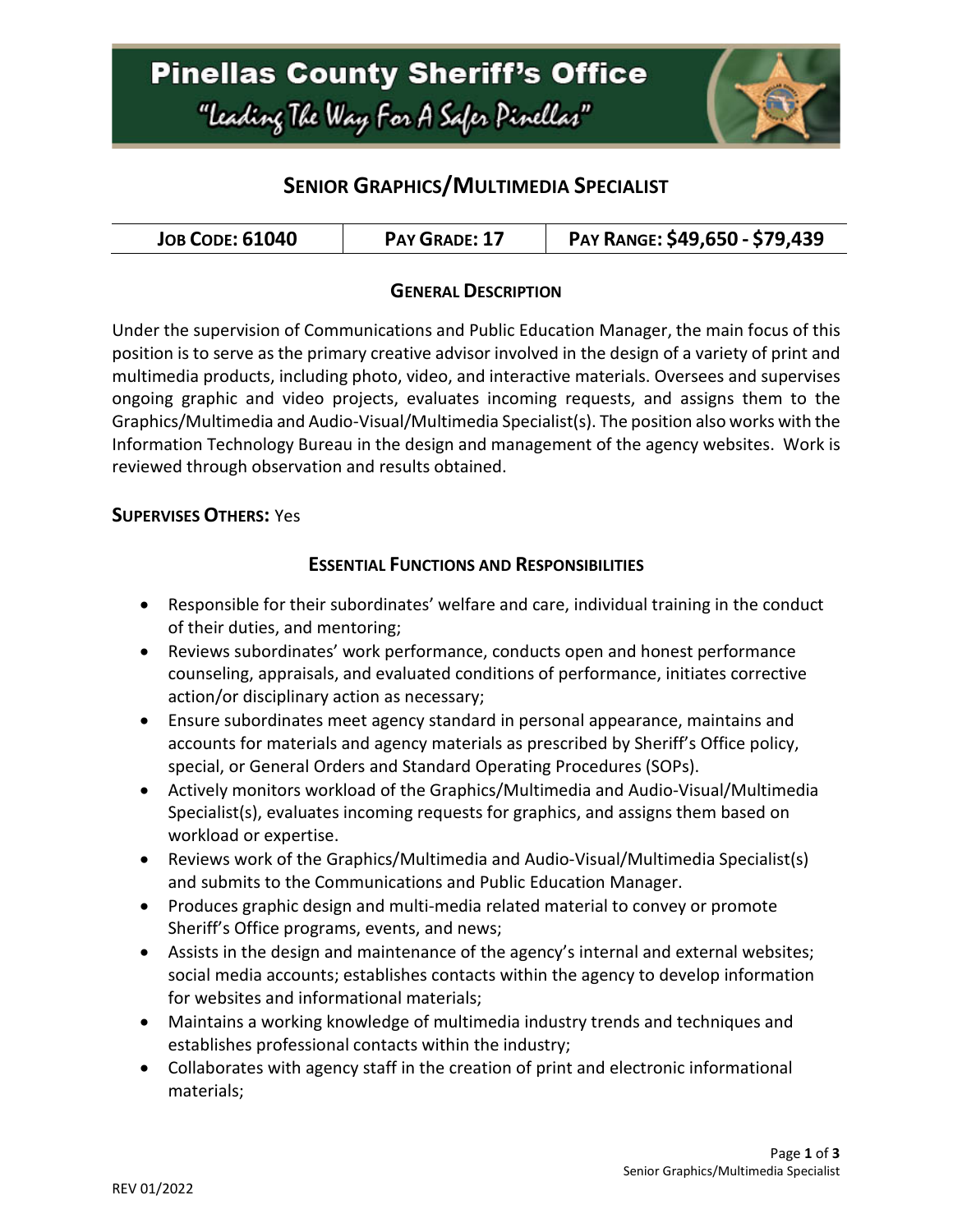# **Pinellas County Sheriff's Office** "Leading The Way For A Safer Pinellar"



- Photographs agency's ceremonies and presentations;
- Assists in training personnel
- Participates in Sheriff's Office recruitment and community relations activities as directed.

Regular and reliable attendance is required as an essential function of the position.

This position may be considered essential and, in the event of an emergency or natural disaster, may be required to work.

This list is not intended to be all-inclusive, and you may not be responsible for every item listed. The employer reserves the right to assign additional functions and responsibilities as necessary.

### **QUALIFICATIONS**

- Graduation from an accredited college or university with an Associate's Degree in Digital Media, Digital Arts & Design, Graphic Design, Web Design & Development, Visual Arts & Design or related field AND four (4) years' related experience in design technology and application, OR
- High School graduation or equivalent diploma from an institution accredited by an accrediting body recognized by the U. S. Dept. of Education or licensed as a degree granting institution by the Commission for Independent Education AND four (4) years' related experience in design technology and application
- Through work history, must demonstrate experience with Adobe Creative Cloud, , DSLR cameras, and various photo/graphic editing equipment/software
- Through work history, must demonstrate extensive project management experience
- Working knowledge of website design and development, including CSS, HTML, ASP.NET
- Or equivalent combination of education and experience
- A writing sample will be required to assess above average writing skills
- Must possess a valid Florida driver's license

### **KNOWLEDGE, SKILLS, AND ABILITIES**

- Knowledge of graphics design and computer graphics programs to create and design print and multimedia materials, as well as provide design input and material for the agency's internal and external websites
- Knowledge of and skill in website design and maintenance, and the ability to assist and collaborate with personnel in Information Technology Bureau in the design and maintenance of agency websites
- Knowledge of accepted industry standards in photography and the programs best suited for the job